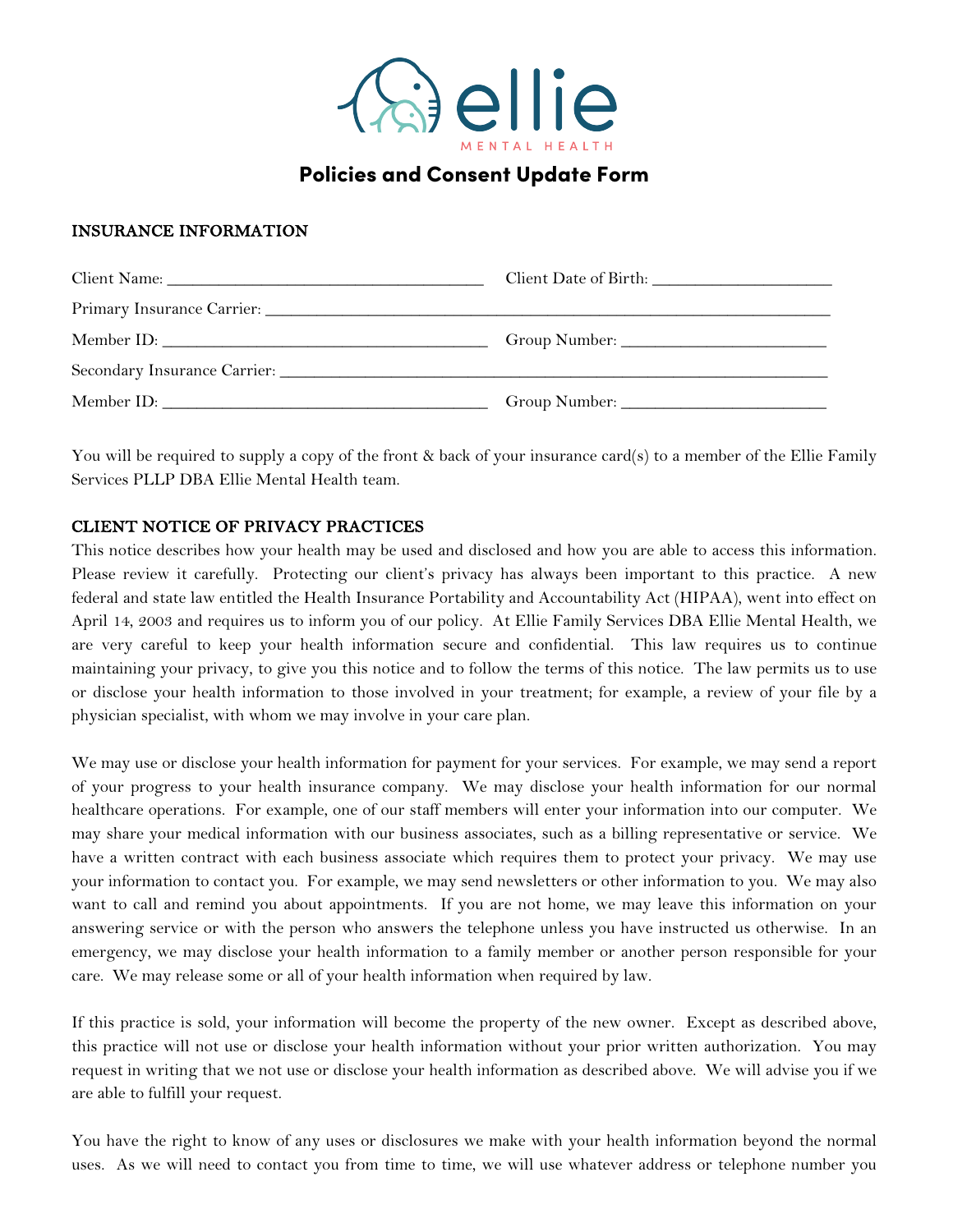prefer. You have the right to transfer copies of your health information to another practice. You have the right to see or receive a copy of any of your health information. You have the right to request an amendment or change to your health information. Supply us, in writing, your request to make changes. If you request to include a statement in your file, please submit it to us in writing. We reserve the right to make the changes or not, however, we will accommodate your request by including your statement in your file. If we agree to an amendment or change, we will not remove or alter earlier documents, but will add new information.

You have the right to receive a copy of this notice. If we change any details of this notice, we will notify you of the changes, in writing. You may file a complaint with the Department of Health and Human Services, 200 Independence Avenue, S.W., Room 509F, Washington DC, 20201. If you believe that your privacy has been compromised or if you are seeking more assistance regarding your personal health information, we ask that you first contact Ellie Family Services PLLP, Chief Executive Officer, Erin Pash at: erin@elliefamilyservices.com or 651.313.8080 x100.

#### CLIENT RIGHTS AND CONSENT FOR SERVICES

I authorize Ellie Family Services PLLP DBA Ellie Mental Health to release any medical information to my insurance company which may be deemed necessary in order to process an insurance claim. It is my intent that a copy of this authorization carries the same force and effect as the original. I certify that the information provided on this form is correct to the best of my knowledge. I authorize my insurance company to assign benefits to Ellie Family Services PLLP DBA Ellie Mental Health.

I have read and understand the above policies. I further understand that the information I have furnished is to be used for management purposes and the agency will ensure confidentiality. I may inquire about or object to the methods and/or type of information stored. My rights are protected under the State and Federal Confidentiality laws and any release of information requires my consent except where required and permitted by law, including child abuse and/or neglect and the intent to harm others or myself. I give my consent to Ellie Family Services PLLP DBA Ellie Mental Health to provide evaluation, treatment and/or other services that we mutually determine to be appropriate. I am participating voluntarily and I understand my right to refuse or discontinue treatment at any time. I have had the opportunity to discuss my reasons for seeking services and I understand my responsibilities in the therapeutic relationship.

x \_\_\_\_\_\_\_\_\_\_\_\_\_\_\_\_\_\_\_\_\_\_\_\_\_\_\_\_\_\_\_\_\_\_\_ \_\_\_\_\_\_\_\_\_\_\_\_\_\_\_\_\_\_\_\_

Signature of Client/Parent/Guardian Date

#### TELE-THERAPY INFORMED CONSENT

I consent to engaging in tele-health with Ellie Family Services PLLP DBA Ellie Mental Health, as a part of the therapy process and by treatment goals. I understand that tele-health psychotherapy may include mental health evaluation, assessment, consultation, treatment planning, and therapy. Tele-health will occur primarily through interactive audio, video, telephone and/or other audio/video communications. I understand I have the following rights with respect to tele-health:

- 1) I have the right to withhold or remove consent at any time without affecting my right to future care or treatment, nor endangering the loss or withdrawal of any program benefit to which I would otherwise be eligible.
- 2) The laws that protect the confidentiality of my personal information also apply to tele-health. As such, I understand that the information released by me during the course of my sessions is generally confidential. There are both mandatory and permissive exceptions to confidentiality including but not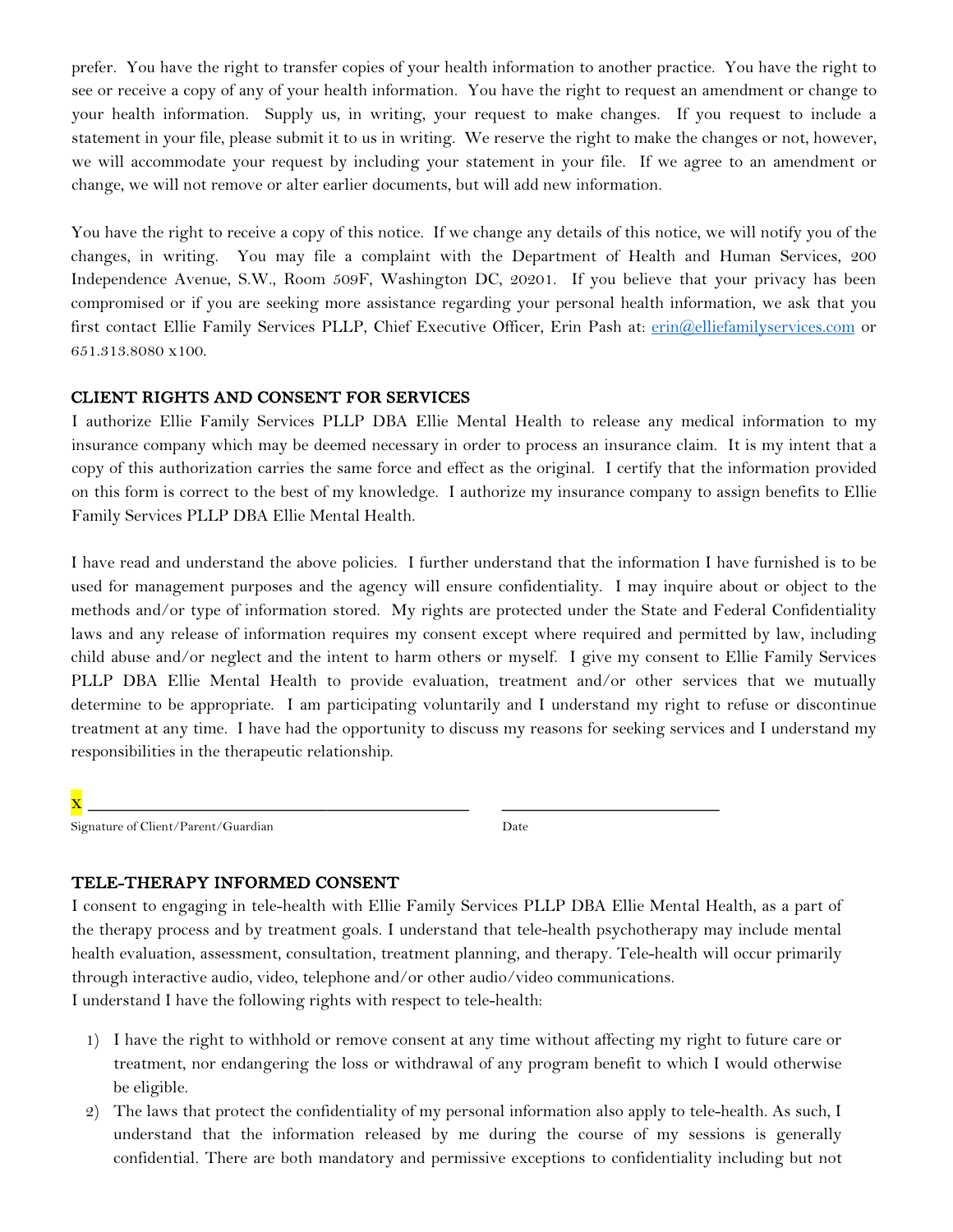limited to reporting child and vulnerable adult abuse, expressed imminent harm to oneself or others, or as a part of legal proceedings where information is requested by a court of law. I also understand that the dissemination of any personally identifiable images or information from the tele-health interaction to other entities shall not occur without my written consent.

- 3) I understand that there are risks and consequences from tele-health including but not limited to, the possibility, despite reasonable efforts on the part of Ellie Family Services PLLP DBA Ellie Mental Health that: the transmission of my personal information could be disrupted or distorted by technical failures and/or the transmission of my personal information could be interrupted by unauthorized persons. In addition, I understand that tele-health based services and care may not be as complete as inperson services. I understand that if my therapist believes I would be better served by other interventions I will be referred to a mental health professional who can provide those services in my area. I also understand that there are potential risks and benefits associated with any form of mental health treatment, and that despite my efforts and efforts of my therapist, my condition may not improve, or may have the potential to get worse.
- 4) I understand that I may benefit from tele-health services, but that results cannot be guaranteed or assured. I understand that the use of Skype, FaceTime, GoToMeeting, and Google audio/video systems are not 100% secure and may have issues with wifi connectivity. All attempts to keep information confidential while using these systems will be made but a guarantee of 100% confidentiality cannot be made with inherent issues with these communication systems. Signing this form shows an awareness of these issues and a decision by this client to use these systems for tele-health services. I will not hold Ellie Family Services PLLP DBA Ellie Mental Health or its staff liable for gathering or use of client information by these service providers.
- 5) I understand I have the right to access my personal information and copies of case notes. I have read and understand the information provided above. I have discussed these points with my therapist, and all of my questions regarding the above matters have been answered to my approval.
- 6) By signing this document, I agree that certain situations including emergencies and crises are inappropriate for audio/video/computer based psychotherapy services. If I am in crisis or in an emergency I should immediately call 911 or go to the nearest hospital or crisis facility. By signing this document, I understand that an emergency situation may include thoughts about hurting or harming myself or others, having uncontrolled psychotic symptoms, if I am in a life threatening or emergency situation, and/or if I am abusing drugs or alcohol and are not safe. By signing this document, I acknowledge I have been told that if I feel suicidal I am to call 911, local county crisis agencies or the National Suicide Hotline at 1-800-784-2433.

| - |  |
|---|--|
|   |  |

Signature of Client/Parent/Guardian Date

### CANCELLATION POLICY

I hereby give consent to assess my credit card or to bill me directly, at a rate of \$100, for any missed appointments in which I have not given 24 hour prior notice. I also agree to a fee assessed of \$85 for any appointments cancelled and re-booked without 24-hour prior notification to my therapist.

I also give consent to charge my credit card for any outstanding balance at the end of each month for deductibles, co-payments, co-insurance or other amounts my insurance carrier determines as payable by me. I understand that in order to put my credit card information on file, I must contact my therapist or call Ellie Family Services PLLP DBA Ellie Mental Health's main phone line at 651-313-8080 to supply my credit card information.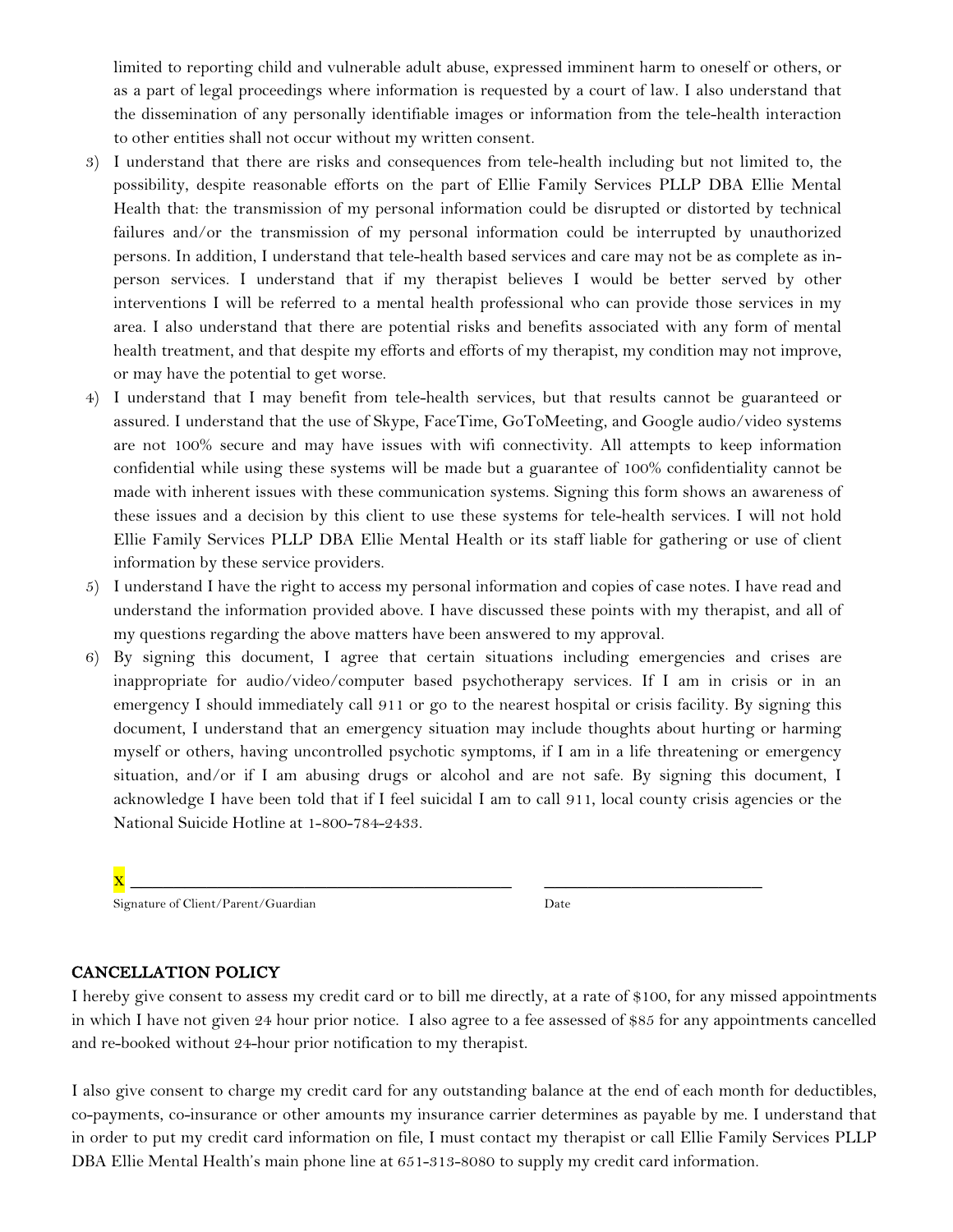If my health insurance carrier has not paid a claim within 60 days of the date of submission, I accept responsibility for payment in full of any outstanding balance and authorize Ellie Family Services PLLP DBA Ellie Mental Health to apply these charges to the credit card on file for the full amount. I may then collect directly from my health insurance carrier.

I understand that should clinic fees or policies change, I will be notified in writing of said changes. I further understand that I retain the right to revoke this authorization, if done so in writing and faxed or mailed to the appropriate location. My visits would be suspended until a new payment arrangement is arranged.

Signature of Client/Parent/Guardian Date

# CLIENT ACKNOWLEDGEMENT OF RESPONSIBILITY FOR PAYMENT OF SERVICES

x \_\_\_\_\_\_\_\_\_\_\_\_\_\_\_\_\_\_\_\_\_\_\_\_\_\_\_\_\_\_\_\_\_\_\_ \_\_\_\_\_\_\_\_\_\_\_\_\_\_\_\_\_\_\_\_\_

I understand that I am responsible for payment of services rendered to me by Ellie Family Services PLLP DBA Ellie Mental Health regardless of whether I am reimbursed for these services by my insurance company and that any inaccuracy in information on this form may result in nonpayment by my insurance company. I have obtained pre-authorization from my insurance company, if preauthorization is a requirement to receive benefits.

x \_\_\_\_\_\_\_\_\_\_\_\_\_\_\_\_\_\_\_\_\_\_\_\_\_\_\_\_\_\_\_\_\_\_\_ \_\_\_\_\_\_\_\_\_\_\_\_\_\_\_\_\_\_\_\_

Signature of Client/Parent/Guardian Date

#### CLIENT ACKNOWLEDGEMENT AND AGREEMENT FORM

I agree to notify immediately any representative with Ellie Family Services PLLP DBA Ellie Mental Health whenever there are any changes in regards to my health condition and/or health insurance plan coverage. I understand that I am ultimately responsible for payment to Ellie Family Services PLLP DBA Ellie Mental Health for any and all services rendered to me at the time of my visit; this includes deductible balances, co-insurance and co-payments. I also understand that if I suspend or terminate my care and treatment, any outstanding balance will be due and payable immediately.

If my group or individual health insurance plan does not cover mental health treatment or my individual or group plan is terminated during the course of my treatment, I am responsible for any unpaid balance. If the insurance information provided to Ellie Family Services PLLP DBA Ellie Mental Health is later determined to be inaccurate, resulting in denial of claim(s), I am responsible for the amount denied. I accept full responsibility for my treatment and I release Ellie Family Services PLLP DBA Ellie Mental Health and all members of the Ellie Family Services PLLP DBA Ellie Mental Health staff from any and all liability in the unlikely event that a problem arises from my treatment.

Your signature below, authorizes your clinician to furnish your health insurance carrier with all information that they may request regarding your treatment for yourself and/or dependents. You are responsible for ineligible charges not covered under your insurance plan. If you discontinue treatment for any reason, any and all remaining balances will be due immediately and payable by you, regardless of claim submission status.

I, the undersigned, affirm and certify that the above information is complete and accurate to the best of my knowledge and consent to mental health care in the Ellie Family Services PLLP DBA Ellie Mental Health office. If I receive direct reimbursement for Ellie Family Services PLLP DBA Ellie Mental Health, it is my responsibility to provide those payments for my services rendered, directly to a representative of Ellie Family Services PLLP DBA